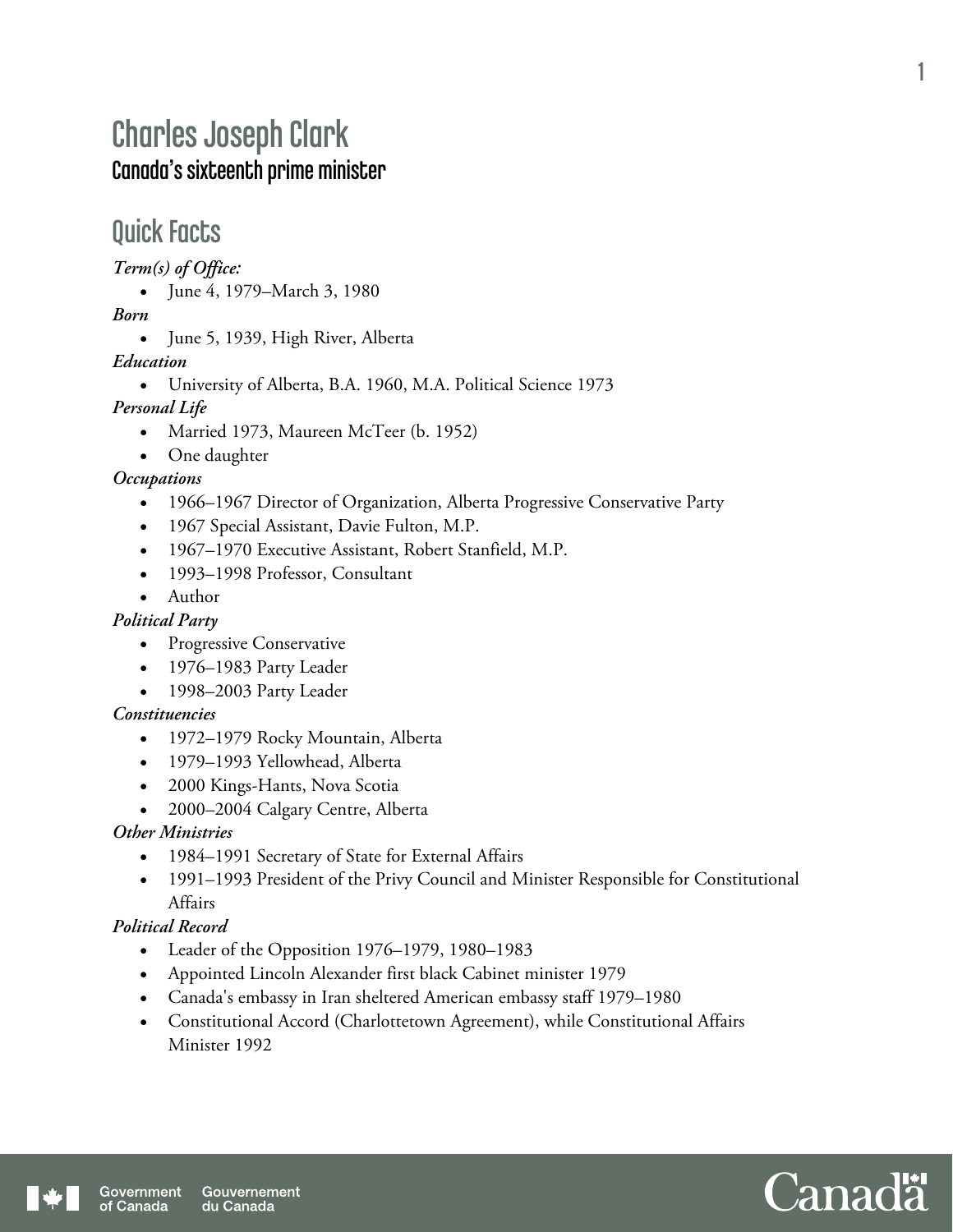## **Biography**

*We will not take this nation by storm, by stealth or by surprise. We will win it by work.* —Joe Clark, February 1976

Such a modest, straightforward approach is unusual in politics, but entirely characteristic of Joe Clark. Hard work at the grassroots of the Conservative party led him to become its leader and Prime Minister of Canada. Despite a short term in office and dethronement as Conservative leader, Clark continued to serve the party with a career distinguished by sterling efforts behind the scenes. These efforts eventually brought him back to the centre stage of Canadian politics, when he again led the Progressive Conservative party until 2003.

Charles Joseph Clark was born in High River, Alberta in 1939, the son of a newspaper owner and editor. While in high school, he gained journalism experience with the *High River Times* and the *Calgary Albertan*, and joined the staff of the *Gateway*, the University of Alberta's campus newspaper as a freshman, eventually rising to be editor-in-chief there. But politics soon proved to be a greater passion than journalism. At the University of Alberta he studied history, English and political science. Active in student politics, Clark's first taste of professional politics came in 1958 when he worked for Alan Lazerte, who was campaigning for leadership of the Alberta Progressive Conservative party.

After graduating in 1960, he travelled through Europe for a year. In 1962, he worked for Diefenbaker's election campaign. After a year in law school at Dalhousie, Clark transferred to the University of British Columbia, but concluded that law was too dull for him. In between, he continued to write freelance newspaper articles. Clark's political activities carried on; he served as President of the Progressive Conservative Student Federation, as well as working for Davie Fulton in the B.C. election in 1963. The following year, Clark began an M.A. in political science at the University of Alberta, but was soon working for Peter Lougheed, the new provincial leader of the Conservatives. By this time, Clark's election experience was considerable and he was a key organizer in communications as well as contributing significantly to policy and strategy. Clark himself ran in the provincial election in 1967, for Calgary South. Held by the Social Credit Speaker of the legislature, it was a "suicide" seat, but Clark came within 462 votes of winning.

Davie Fulton's federal leadership bid was Clark's next project. Fulton lost, but Clark was invited to work for the winner, Robert Stanfield. By 1971, Clark was back in Alberta trying to finish his M.A. but was again enticed by another political challenge: Conservative candidate for the federal riding of Rocky Mountain. He won the nomination and the Commons seat in 1972.

In 1976, Clark entered the Conservative leadership race and won against political heavyweights such as Claude Wagner and Flora MacDonald. As Opposition leader, he set about reuniting his party, badly split since the Diefenbaker years, and reorganizing its structure. Party fundraising was overhauled and Clark introduced executive caucus meetings to concentrate Conservative attacks on

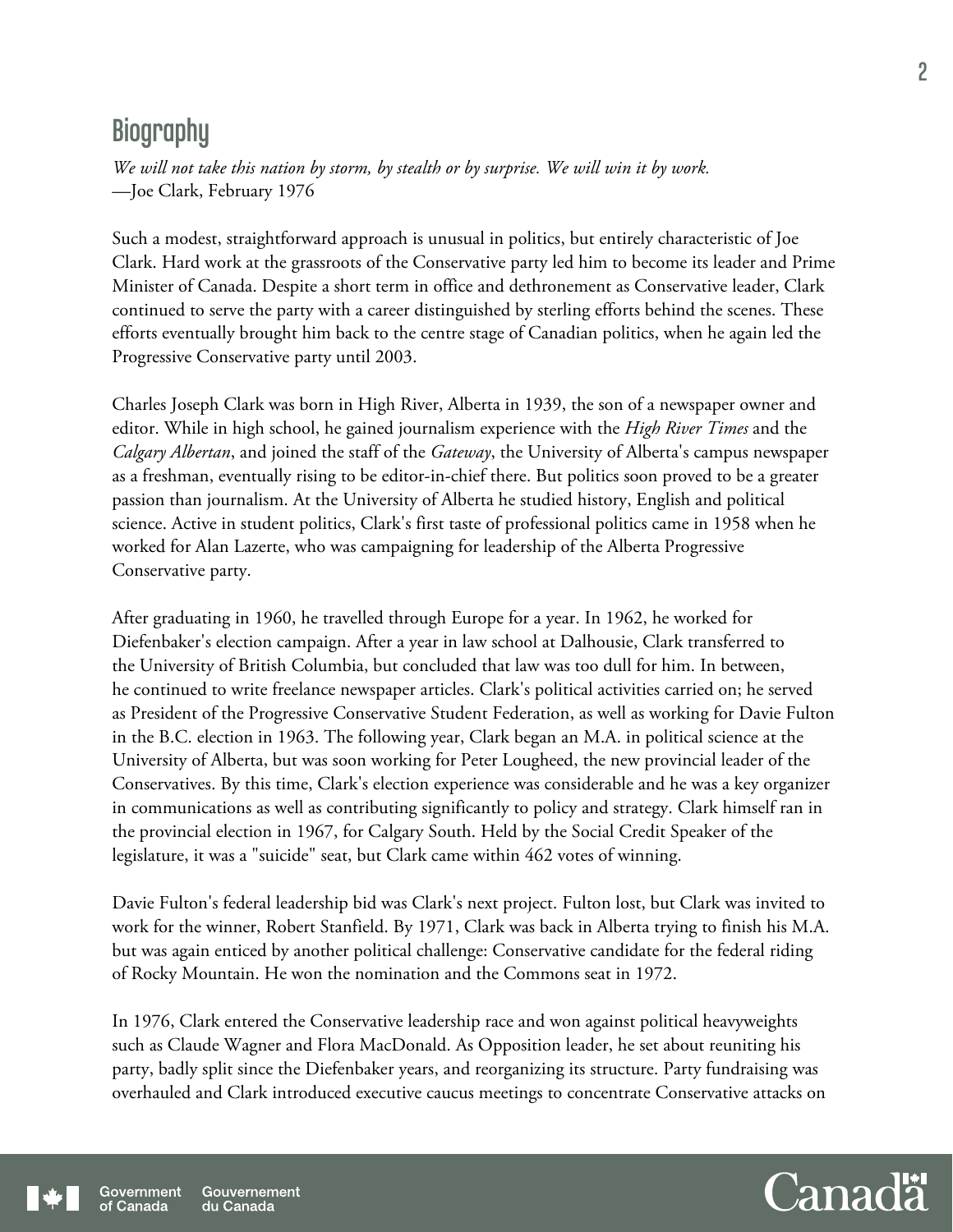government policy in the Commons. Like the previous Progressive-Conservative leader, Robert Stanfield, Clark found Trudeau's charismatic image a difficult one to counter. Although adroit at parliamentary debate and a good organizer, Clark was lampooned by the news media as awkward and inept.

Nevertheless, in 1979, the Conservatives won a minority government, and at the age of 39, Clark became Canada's youngest prime minister. After the extravagant public spending of the Liberals, the Conservatives were intent on fiscal restraint and one of their first pieces of legislation was a stringent budget of program cuts and tax increases. The New Democratic party would not support it and Clark's government was defeated, just seven months after they were elected. Clark's prime ministerial legacy was not publicly evident: he reorganized the structure of Cabinet committees and introduced a system of expenditure control that was retained by the returning Liberals. In addition, the Conservative's Access to Information Act, which was drafted but not yet introduced in the Commons, was also adopted by the next government.

The 1980 election returned Clark and his party to the Opposition. His major role here was delaying Trudeau's 1981 constitutional reforms until federal-provincial agreement and judicial review had been reached. In 1983, a leadership review challenged Clark's position. He called for a convention and lost to Brian Mulroney. Despite the bitterness such a situation can create, Clark remained in the party as a member of Parliament and strove to preserve party unity. When the Conservatives returned to power in 1984, Clark served as Secretary of State for External Affairs. In 1991, he took on an even more important ministry of Constitutional Affairs. In the aftermath of the failure of the Meech Lake Accord, Clark was instrumental in drafting the Charlottetown Accord and gaining its approval from the provincial premiers.

After leaving politics in 1993, he took a teaching position at the University of California, and worked as a consultant. Clark re-entered the political fray in 1998, becoming leader of the Progressive Conservative party, a position he held until May 2003.

### International Relations

In the election of 1979, one of the planks in the Progressive Conservative Party platform was to move the Canadian embassy in Israel from Tel Aviv to Jerusalem. Once in office, Clark was persuaded that this was not sensible due to Arab opposition, therefore he dropped the idea.

In June 1979, Clark appointed the first woman to serve as secretary of state for external affairs, Flora MacDonald. Later, under Mulroney's government, Clark served as secretary of state for external affairs from 1984 to 1991.

Clark attended the G7 Summit in Tokyo, Japan. The G7 or Group of Seven countries were originally founded to foster economic coordination.



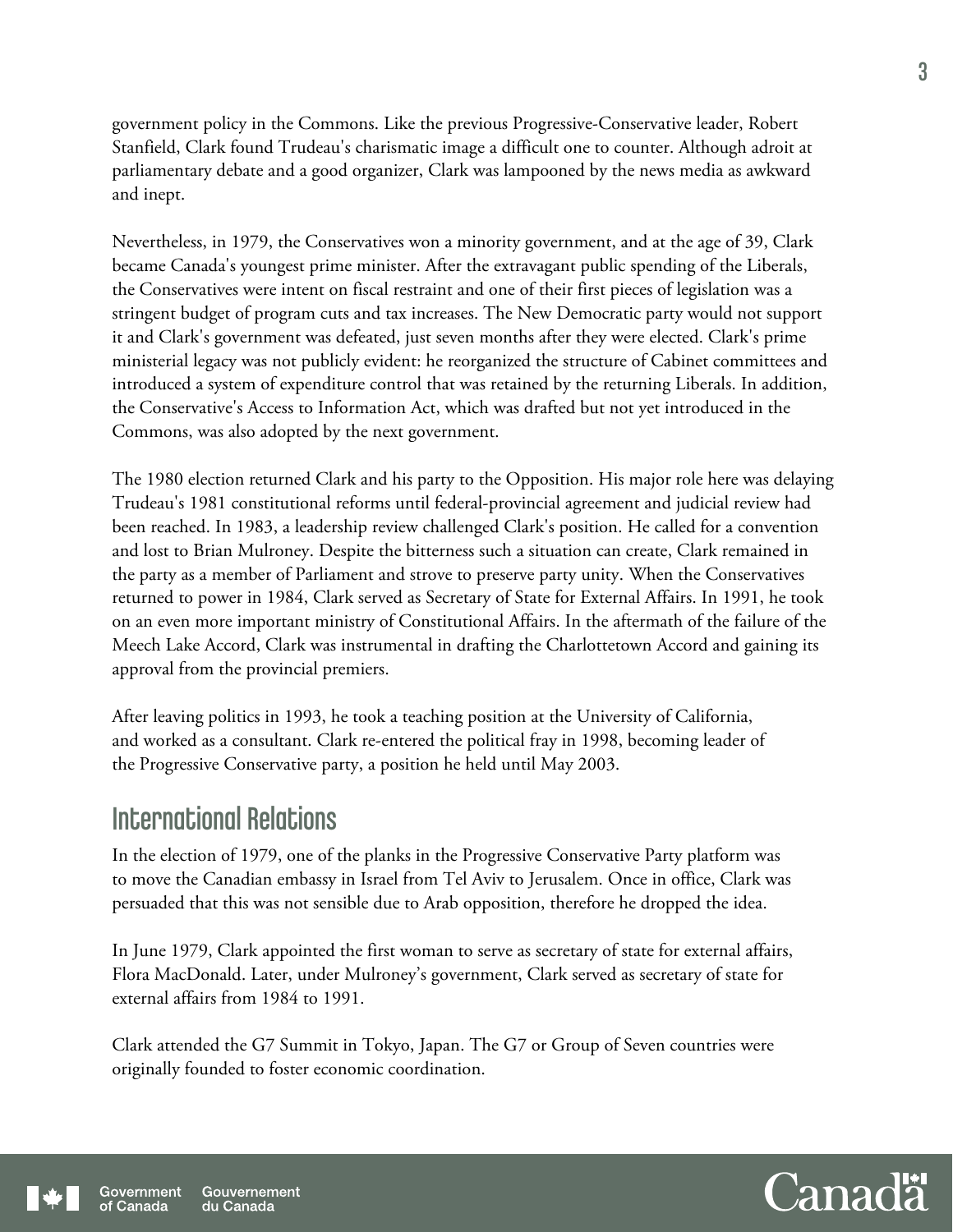Under Clark's leadership, Canada agreed to accept 50,000 Vietnamese refugees or "boat people" as they were called. The government agreed to sponsor one refugee for each one sponsored privately, a very generous program.

## **Anecdote** Portrait of a politician as a young man

Joe Clark got a first-hand view of politics in action at a young age. In 1956, when he was in Grade 11, he won a Rotary Club public-speaking scholarship. The prize was a trip to Ottawa. Instead of visiting museums, Joe headed for the House of Commons. Here he met the Conservative leader George Drew and after several hours of waiting, he managed to see Alberta Senator Donald Cameron and John Diefenbaker, MP for Prince Albert, who was soon to become party leader and prime minister.

Sitting in the visitors' gallery in the House of Commons, Joe was witness to the historic Pipeline Debate and the Liberals' invocation of closure to end the clamorous objections of the Opposition. Joe returned home somewhat troubled by this experience. He thought these political events demonstrated that there was no democracy in Canada and he was convinced that government needed a strong, effective Opposition.

Little did he know that he was destined to fulfill that very role under similar circumstances. In 1981, Joe Clark was Opposition leader when the Liberals tried to invoke closure to pass their constitutional reforms. Such was the protest from the Conservatives that passage of the bill was delayed and it was sent to parliamentary committee for review.

# **Bibliography**

Camp, Dalton. *Points of Departure.* Ottawa: Deneau and Greenberg, 1979.

*Canada's Prime Ministers, 1867–1994.* [Ottawa]: National Archives of Canada, 1994.

*Canada's Prime Ministers, 1867–1994: Biographies and Anecdotes.* [Ottawa]: National Archives of Canada, [1994].

Clark, Joe. *A Nation Too Good To Lose: Renewing the Purpose of Canada.* Toronto: Key Porter Books, 1994.

Foreign Affairs and International Trade. "New Guys with New Ideas." Updated: 2008-11-03. http://www.international.gc.ca/history-histoire/photos/new\_guysnouvelles tetes.aspx?menu  $id=40\&$ menu=R (August 4, 2009)